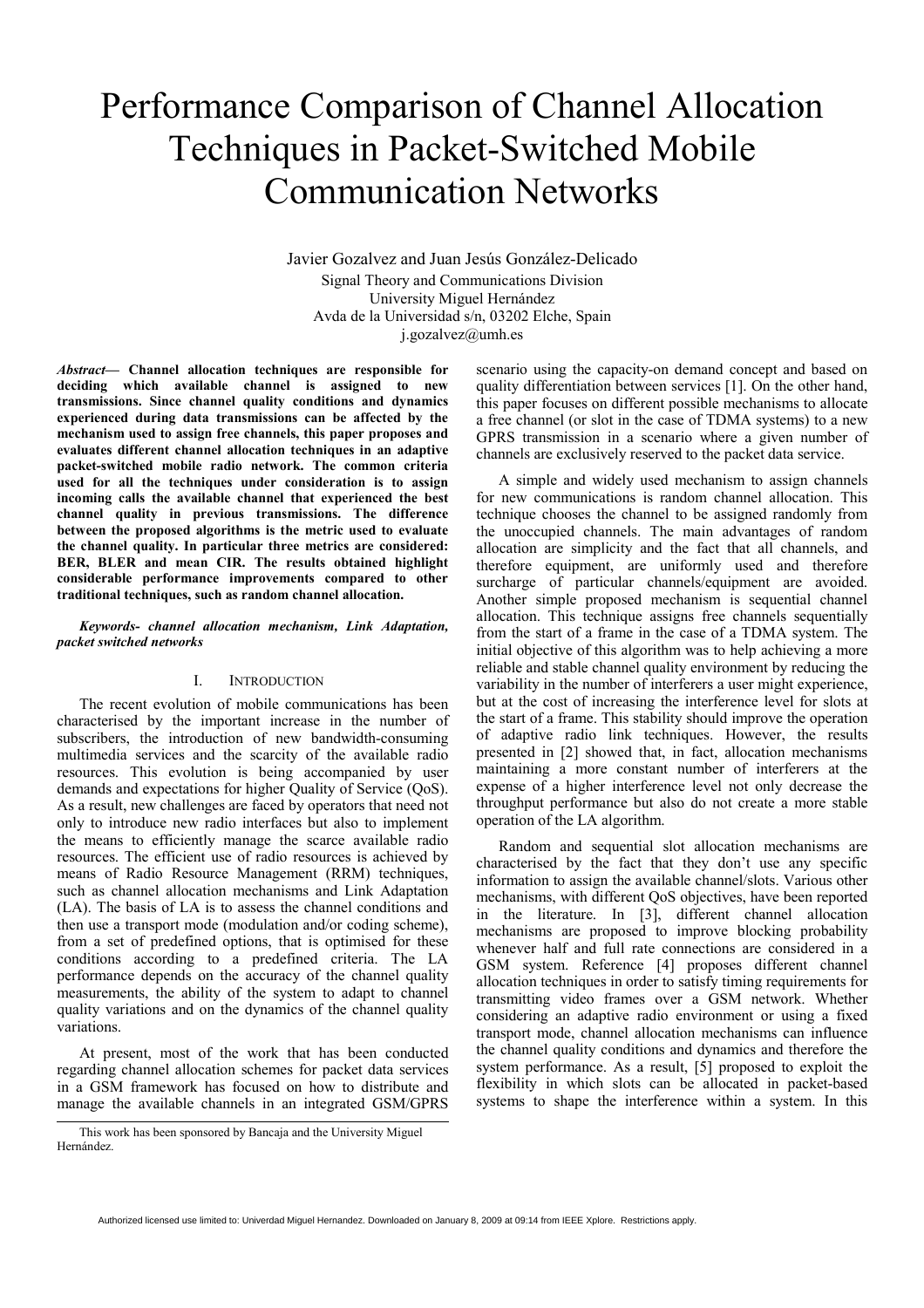context, [6] suggested, but did not evaluate, the idea of assigning available channels based on their previously experienced channel quality as a possible mean to improve QoS. Based on this proposal, this paper proposes and evaluates three 'intelligent' channel allocation algorithms that will base their decision, on which channel to assign to incoming requests, on the channel quality previously experienced on each one of the available channels. For this purpose, three different channel quality metrics are considered: mean Carrier to Interference Ratio (CIR), mean Block Error Rate (BLER) and mean Bit Error Rate (BER). The objective of such proposals is to improve system performance in fixed and adaptive radio environments, although in this paper we will concentrate on the adaptive environment.

## II. GENERAL PACKET RADIO SERVICES

This study has been conducted for packet data transmissions in a GPRS-like system. The GPRS radio interface can be modelled as a hierarchy of logical layers, each one with specific functions. This research focuses on the RLC/MAC and physical layers. While the Medium Access Control (MAC) function defines the procedures enabling multiple users to share a common transmission medium, the Radio Link Control (RLC) function is responsible for backward error correction of erroneously delivered RLC blocks by means of an ARQ protocol. The physical layer is responsible for data unit framing, data coding and the detection and correction of transmission errors by means of a FEC mechanism.

The GPRS standard defines four different coding schemes (CS); their main characteristics are shown in Table 1. These four CS offer a trade-off between throughput and coding protection, paving the way for the application of LA to GPRS.

### III. PROPOSED SLOT ALLOCATION MECHANISMS

The three algorithms proposed in this paper base their channel assignment decision on information regarding the previously experienced channel quality in each one of the free channels at the time of the assignment.

The minBER algorithm assigns the slot that on average experienced the lower BER. This parameter was chosen since it clearly represents the channel quality conditions and also has an important relation with the QoS that a user might experience. Although, obtaining the BER on a real system is not trivial, papers such as [7] have presented methods to accurately estimate the BER. The minBLER algorithm presents the clear advantage that the BLER is an already available measure in GPRS-like systems since an acknowledgement report is regularly sent to the transmitter to indicate which packets need to be retransmitted. While the BLER measure also provides a good representation of the QoS experienced by the user, it could present the disadvantage of needing a considerable number of samples to provide an accurate and meaningful average value. The mean CIR experienced in a given burst has also been considered since it is a commonly used measure to represent the channel quality conditions. In this case, the maxCIR algorithm assigns to a new user the slot, from the available ones, that previously experienced the highest

TABLE I. GPRS CHANNEL CODING PARAMETERS

| <b>Scheme</b>   | Code rate     | Payload | Data rate (kbits/s) |
|-----------------|---------------|---------|---------------------|
| CS <sub>1</sub> | 1/2           | 181     | 9.05                |
| CS <sub>2</sub> | $\approx$ 2/3 | 268     | 13.4                |
| CS <sub>3</sub> | $\approx 3/4$ | 312     | 15.6                |
| CS4             |               | 428     | 21.4                |

CIR conditions. As with the BER, it has been shown that it is possible to quickly provide an accurate estimate of the experienced CIR [8]. However, extracting BER and CIR estimates in current systems would have an implementation cost not present in the case of BLER measures.

All the proposed algorithms operate in a similar fashion. Each slot is being provided with an array where the estimated metric (i.e. BER, BLER or CIR) for all previous transmissions will be stored. Once the array has been filled, the oldest metric estimation will be discarded. While BER and CIR values are stored for each transmission burst, BLER values (i.e. 1 or 0 depending on whether an RLC block has been received in error or not) are only stored for each RLC block transmitted. An important parameter for all algorithms, that is studied in this work, is the actual array size. When a channel has to be assigned for a new communication, the algorithm uses the metric measurements stored on the arrays. The measurements are filtered in order to get a channel quality estimate for each one of the available slots; for this paper, a filter with a rectangular shape has been initially considered. The estimation obtained will be used to decide which slot to assign.

#### IV. SIMULATION ENVIRONMENT

The performance evaluation of a cellular system is usually conducted at two different levels: system level and link level. While the former models a mobile radio network, the later models the radio link at the bit level. Interfaces between both levels are hence necessary to study the overall performance.

# *A. System Level*

The system level analysis has been conducted using an event-driven simulator working at the burst level [9]. The timescale resolution considered ensures a high modelling accuracy and allows accounting for sudden channel quality variations. The system level simulator models the channel quality in terms of the CIR and considers the first and second tier of co-channel interferers. The pathloss is predicted using the Okumura-Hata model. The shadowing has a log normal distribution with a standard deviation of 6dB and a decorrelation distance of 20 meters. Fast fading has also been included by means of the link-to-system level interfaces described in the next section. Power Control or Slow Frequency Hopping mechanisms have not been implemented since they both interact with the operation of LA and the study of such interaction is not within the scope of this work.

The simulation tool, which concentrates on the downlink performance, models a cellular network of equally sized 3-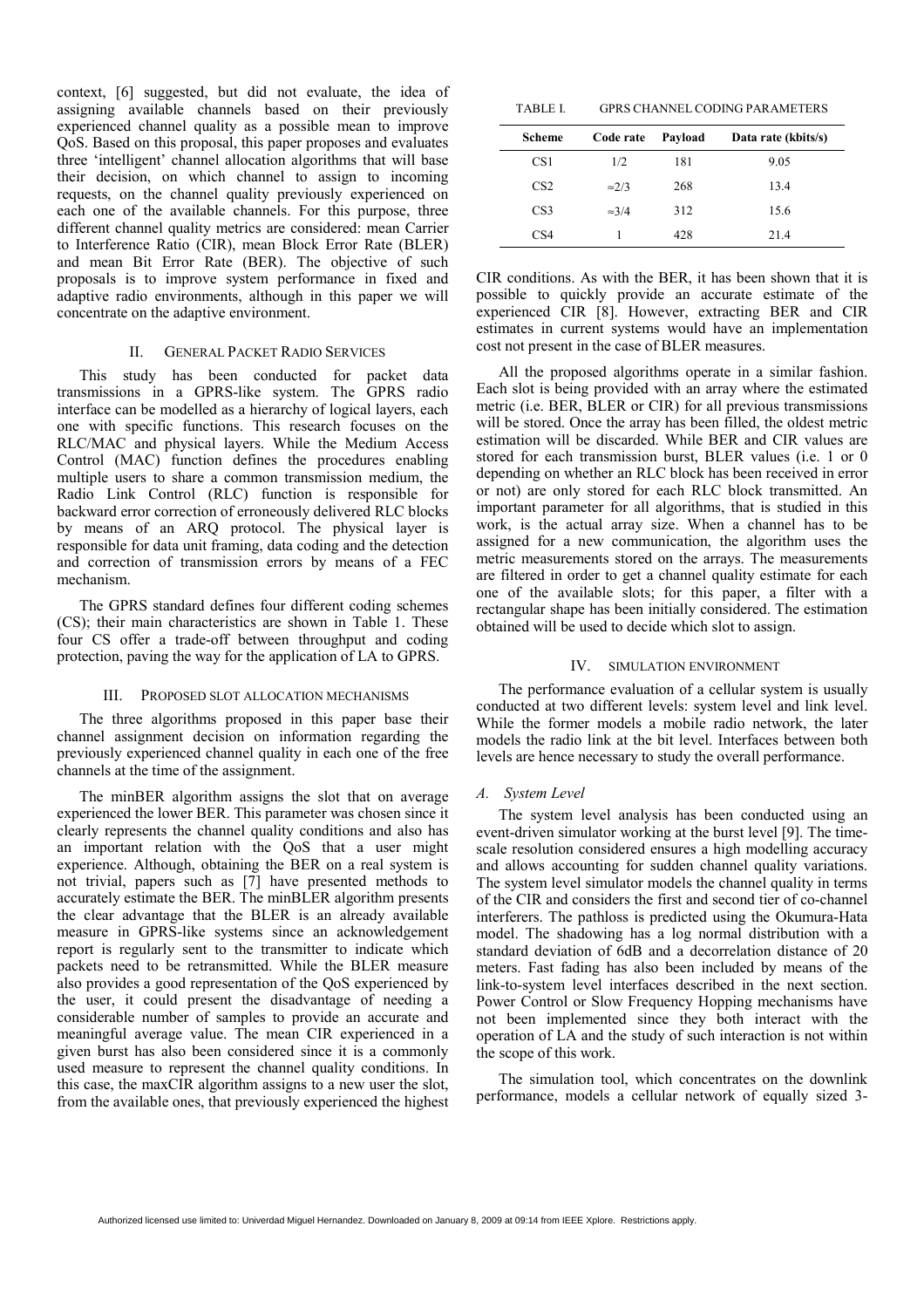sector macro cells, with a cluster size equal to four. Each cell has a radius of 1km and each sector has been assigned two carriers (i.e. 16 channels or time slots). Although mobility has been implemented, handover between sectors has not been considered. The boundary effects have been removed by using a wrap-around technique.

Two different traffic sources have been implemented, WWW browsing and email, with the traffic type evenly distributed among users at 50%. No channel partition has been applied between the two services. Users are assigned channels in a first-come-first-served basis and the channel is kept until all its data has been correctly transmitted; for this work, only single slot transmissions have been considered. To guarantee the correct transmission of the data, an ARQ protocol has been implemented following the GPRS specifications. A perfect feedback of the ARQ report with no RLC block loses has been assumed.

#### *B. Link-to-System Level Interfaces*

In order to reduce the complexity of system level simulations, the effects at the physical layer are generally included by means of Look-Up Tables (LUTs). Following the indications provided in [10], an advanced link-to-system level interface working at the burst level has been considered.

This interface is composed of two sets of LUTs. The interface requires as input from the system level the mean CIR experienced in a given burst. LUT-1 extracts the burst quality for the measured CIR. The burst quality is represented by means of the BER. LUT-1 represents a cumulative distribution function (cdf) of the BER for a given CIR. A random process is then used to generate the actual BER from the corresponding cdf. The purpose of this procedure is to model the effect of fast fading on the BER through a random process thereby including the fast fading at the system level. The BER is then estimated for the four bursts used to transmit a RLC block and LUT-2 maps the mean BER and the standard deviation of the BER over the four bursts to a corresponding BLER value. Graphical examples of LUT-1 and LUT-2 can be found in [9].

#### *C. Link Adaptation Algorithm*

The basis of LA is to assess the channel conditions and then use a transport mode that is optimised for these conditions. For GPRS, the adaptation will be done at the CS level as the standard considers a single modulation scheme. Since this work is based on non-real time data services, a CS is considered to be optimum if it maximises the throughput, defined as follows:

$$
Throughout = R_{CS} \times (1 - BLER_{CS})
$$
 (1)

 $R_{CS}$  and BLER<sub>CS</sub> are the data rate and BLER for a given CS.

The LA algorithm uses the quality measurements over the previous LA updating period to decide on the optimum CS; this paper considers a 100ms LA updating period. For that purpose, the channel quality measurements are filtered using a filter with a rectangular shape. In order to decide which CS is the optimum one, the LA algorithm needs to establish the LA switching thresholds. These thresholds define the boundaries between the regions where each CS maximises the throughput.



Figure 1.Throughput performance and LA switching thresholds

Since the throughput is defined as a function of the BLER, the representation of the LA switching thresholds depends on the particular link-to-system level interface considered. As illustrated in Fig. 1, the thresholds considered in this work are defined as a collection of points, each representing a combination of mean and standard deviation of burst quality values.

# V. PERFORMANCE EVALUATION

This section evaluates the performance of the three proposed channel allocation schemes and compares it with that obtained when considering the random channel allocation scheme. This scheme has been considered the reference one because of its simplicity and its widespread adoption.

## *A. Parameters*

Since this work is based on non-real time data services, the performance is mainly evaluated by means of the throughput and BLER. Of particular interest is not only the mean performance, but also the highest minimum performance guaranteed for 95% and 99% of the samples considered (these two parameters are extracted from the system performance cumulative distribution functions). In fact, these performance measures provide an indication of the fairness degree that can be obtained with the proposed algorithm since they show whether the performance is improved for the users that previously (i.e. using the random allocation mechanism) experienced the worst quality. When considering a LA algorithm, other interesting performance metrics are the proportion of RLC blocks received with an optimal CS and the number of CS changes per second. This last metric not only represents the signaling load associated with the use of LA but also provides an indication of the actual operation of the LA algorithm; a high number of CS changes per second could indicate that the LA algorithm is not adapting correctly to the operating conditions. Another important parameter for this study is the actual channel occupancy. Such parameter will allow us to check whether, on the long term, the proposed algorithms also distributed uniformly the channels among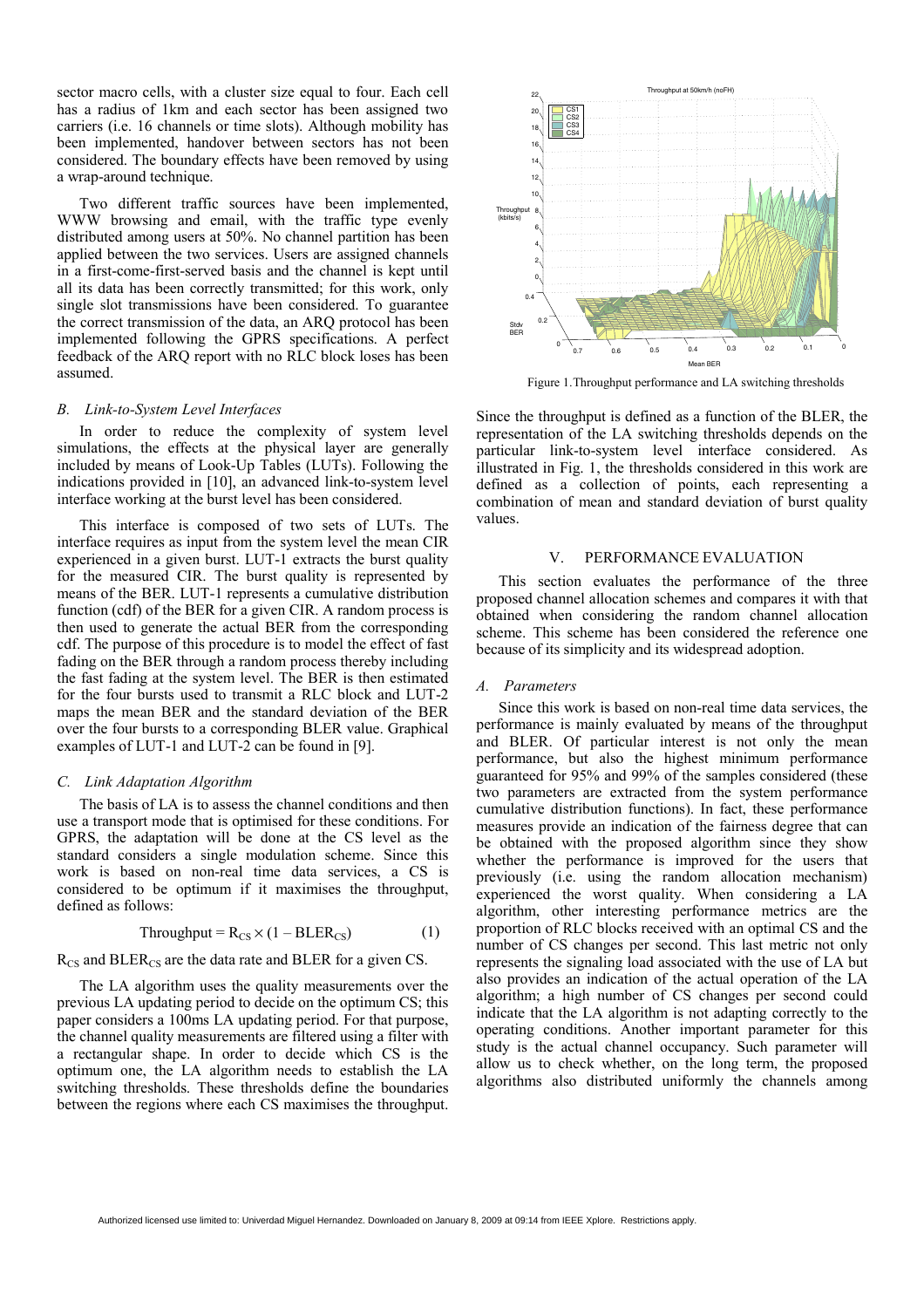users, therefore enjoying the actual initial advantage of the random allocation mechanism.

## *B. Performance Results*

Figure 2 illustrates the minimum throughput experienced by 95% of the samples considering the three proposed channel allocation mechanisms and the random allocation scheme. The throughput is shown as a function of the window size of the array used by each algorithm (the minBLER will get a channel quality estimate each RLC block whereas the minBER and maxCIR schemes obtain channel quality estimates each burst). First of all, it is important to note that the three proposed mechanisms clearly improve the throughput performance compared to the random allocation scheme. It can also be observed that the improvement obtained depends on the window size considered and on the particular channel allocation mechanism employed. In terms of the mechanism used, Fig. 2 shows that the maximum throughput improvement, in relation to the performance of the random allocation mechanism, is obtained with the minBLER proposal. While the BLER provides a clear indication of the quality perceived by the user, the effect that a particular BER or CIR estimate will have on the final quality depends on the CS used. This difference improves the channel assignment process of the minBLER proposal and explains its higher performance.

Fig. 2 also shows that the minBLER performance improves from the minimum window size until a window size equal to 2304 (channel quality measures), and that for larger window sizes the throughput performance does not seem to improve. The performance improvement obtained as we increase the window size is due to the fact that with larger numbers of channel quality measurements it is possible to obtain a more reliable and representative estimate of the previously experienced channel quality conditions. The results obtained have shown that using a more reliable channel quality estimate helps improving the channel allocation assignment process, i.e. it increases the probability that by assigning to a new transmission the channel that previously experienced the best channel conditions, this transmission will also experience the best possible channel quality conditions. This effect can actually be observed if we consider the usage percentage of the less robust coding scheme (CS4). While this percentage is equal to 74.4% when considering the minBLER algorithm and a window size equal to 20, its value increases to 76.95% if the window size is set equal to 2304. Since the usage of CS4 increases when the channel conditions improve, this result shows that with the longer window sizes, the channel quality conditions actually improve. However, as illustrated in Fig.2, the improvement does not indefinitely increase with the window size. Taking into account that the actual implementation cost of the proposed schemes compared to the random allocation mechanism is mainly the memory needed to store the channel quality measurements, it seems clear that there is no interest in increasing the window size further than 2304 for the minBLER algorithm. While similar observations can be made for the maxCIR scheme and a window size equal to 2592, the minBER algorithm seems to provide a better performance for a 5184 window size. Similar effects to that observed for the minimum throughput for 95% of the samples



Figure 2. Minimum throughput for 95% of the samples



have also been obtained for the average throughput and the minimum throughput experienced for 99% of the samples. Table 2 illustrates, for these two parameters, the improvements obtained with the proposed channel allocation schemes. The results shown in this table correspond to: a window size of 2304 for the minBLER scheme; a window size of 2592 for the maxCIR scheme; and a window size of 5184 for the minBER scheme. While the improvements are not too important for the mean throughput (over 2% in the case of the minBLER proposal), the minimum throughput for 99% of the samples is greatly improved (over 11% with the minBLER proposal). These results illustrate that our proposals mainly benefit the QoS of the users that experience the worst performance.

The better throughput performance obtained with the minBLER algorithm is due to a lower average BLER (see Fig. 3). As it can be observed from Fig. 3, the improvements for the minBLER algorithm, compared to the random allocation mechanism, can exceed 10%.

As illustrated in Table 2, the three proposed channel allocation schemes also have a positive effect on the actual operation of the LA algorithm. Such improvement is translated into a higher proportion of RLC blocks received with the optimal CS and an important lower average number of CS changes per second.